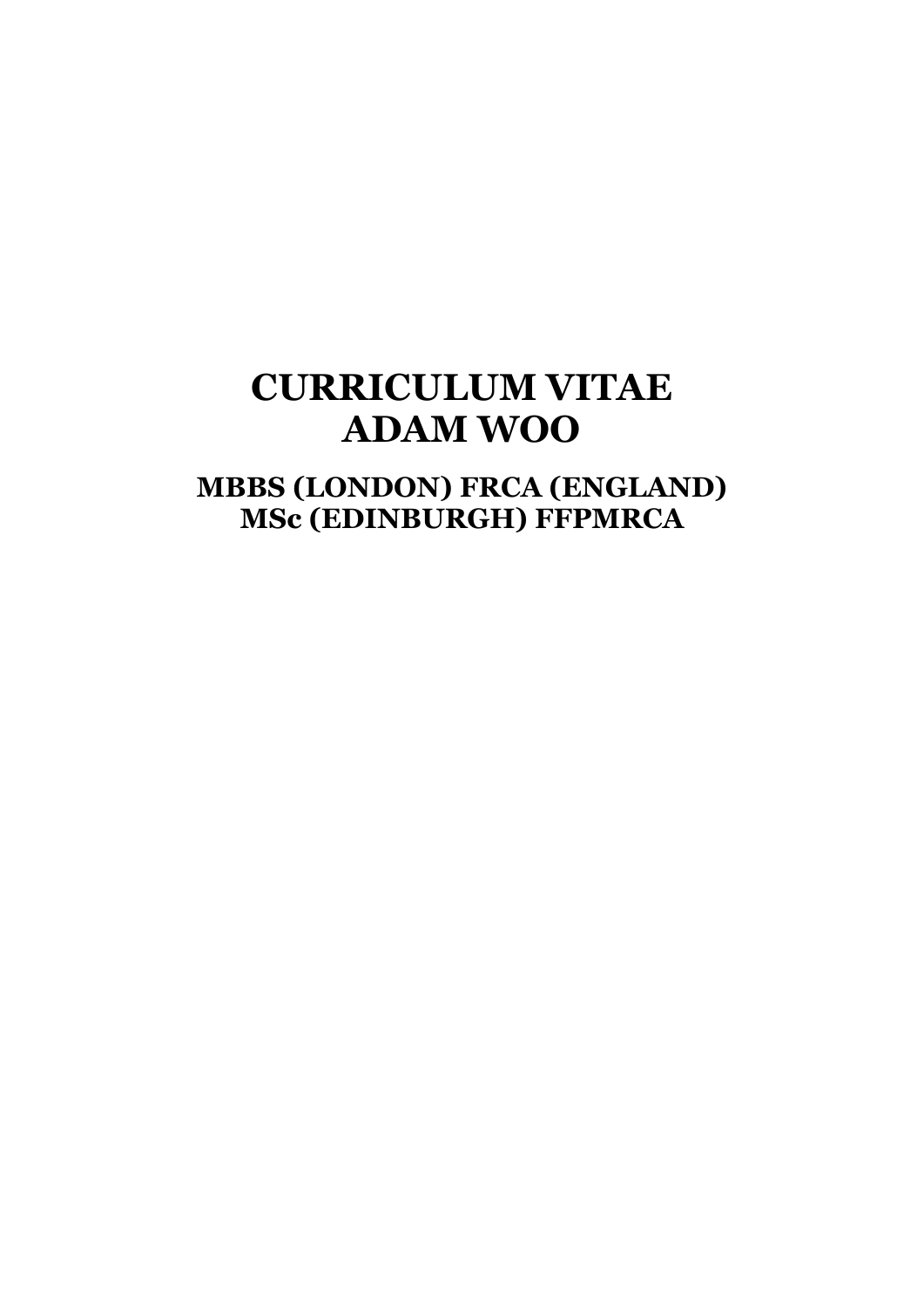| <b>Name</b>        | Adam K M Woo              |
|--------------------|---------------------------|
| <b>Phone</b>       | 07766 054 378             |
| <b>GMC</b> Reg     | 4624938 (Full)            |
| <b>Nationality</b> | <b>British</b>            |
| Email              | info@precision pain.co.uk |

## **EDUCATIONAL QUALIFICATIONS**

| 2010<br>2009<br><b>Fellow of the Royal College of Anaesthetists UK</b><br>2005<br>1999 | <b>Fellow of the Faculty of Pain Medicine of the Royal</b>                                |         |  |
|----------------------------------------------------------------------------------------|-------------------------------------------------------------------------------------------|---------|--|
|                                                                                        | <b>College of Anaesthetists (UK)</b>                                                      |         |  |
|                                                                                        | <b>Masters in Science, Pain Management</b><br>University of Edinburgh                     |         |  |
|                                                                                        |                                                                                           |         |  |
|                                                                                        | <b>MB BS (London) with Distinction</b><br><b>University College London Medical School</b> |         |  |
|                                                                                        | PROFESSIONAL MEMBERSHIPS                                                                  |         |  |
|                                                                                        | <b>GMC Specialist Register</b>                                                            | 4624938 |  |
|                                                                                        | <b>Royal College of Anaesthetists</b>                                                     | 607191  |  |
|                                                                                        | <b>Faculty of Pain Medicine, RCOA</b>                                                     |         |  |

**MDDUS (Indemnity)**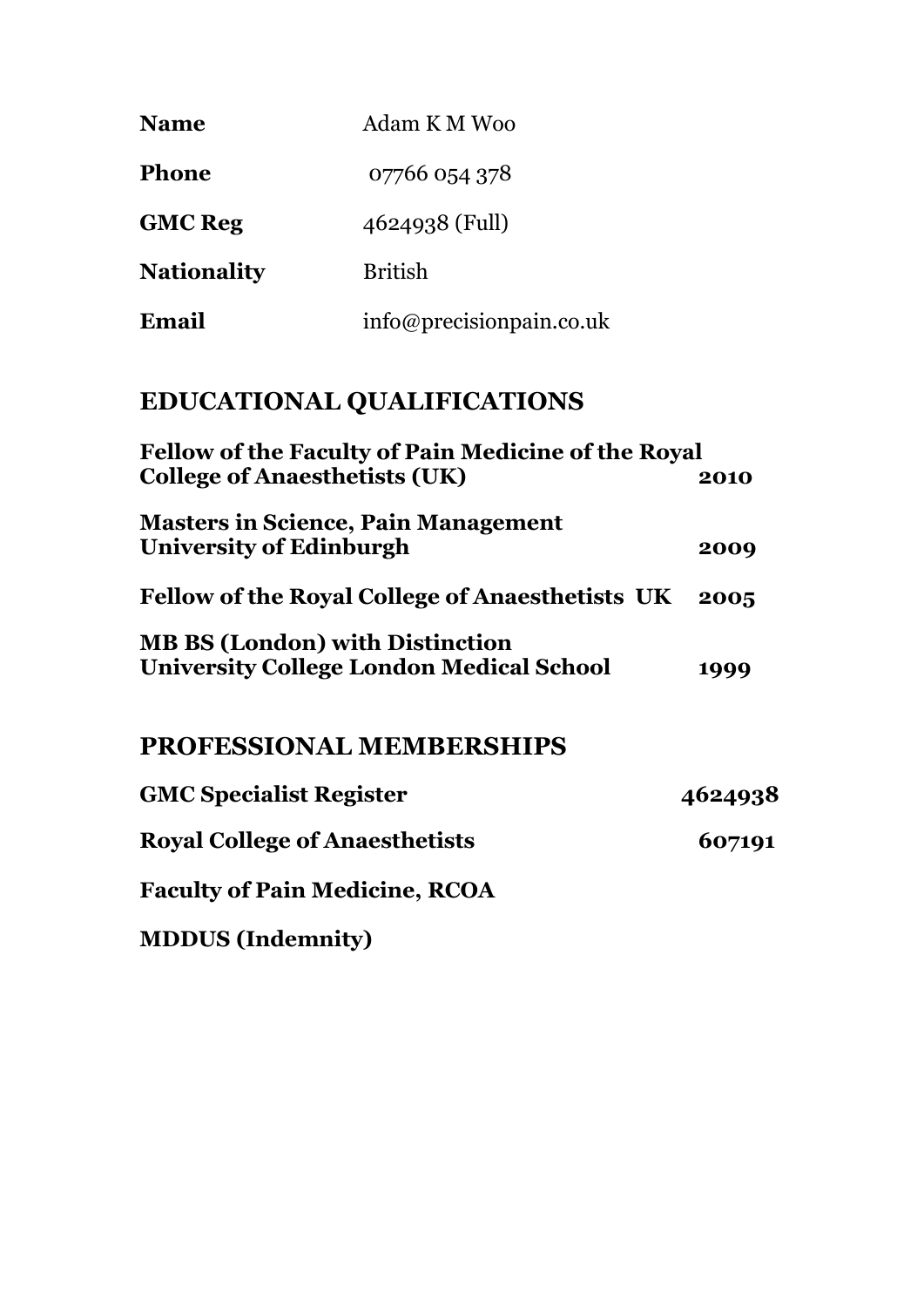## **ACADEMIC AWARDS**

## **University of Edinburgh, School of Clinical Sciences**

| Jansen-Cillag Bursary Prize        | 2008 |
|------------------------------------|------|
| Special Prize, MSc Pain Management | 2007 |

## **UCL Medical School**

| 1999 |
|------|
| 1999 |
|      |
| 1998 |
| 1998 |
| 1997 |
|      |
| 1997 |
|      |
| 1997 |
|      |
| 1996 |
| 1996 |
| 1996 |
| 1996 |
| 1996 |
| 1995 |
| 1995 |
|      |

## **A-Levels (University of London Examination Council)**

**Special Medallion of Excellence** for highest mark in Mathematics and second highest mark in Chemistry in world standings, summer 1994. Presented by University of London Examinations Council

## **CLINICAL AWARDS**

| Double Clinical Excellence Awards, Kings College Hospital | 2019/20 |
|-----------------------------------------------------------|---------|
| Clinical Excellence Award, Kings College Hospital         | 2020/21 |

## **NOTABLE POSITIONS**

- Examiner, Faculty of Pain, Royal College of Anaesthetists
- Panel Expert Member, Police Medical Appeal Board, United Kingdom (Defendant based)
- Previous Lead Pain Educational Director, Kings College Hospital
- Reviewer, Neuromodulation Journal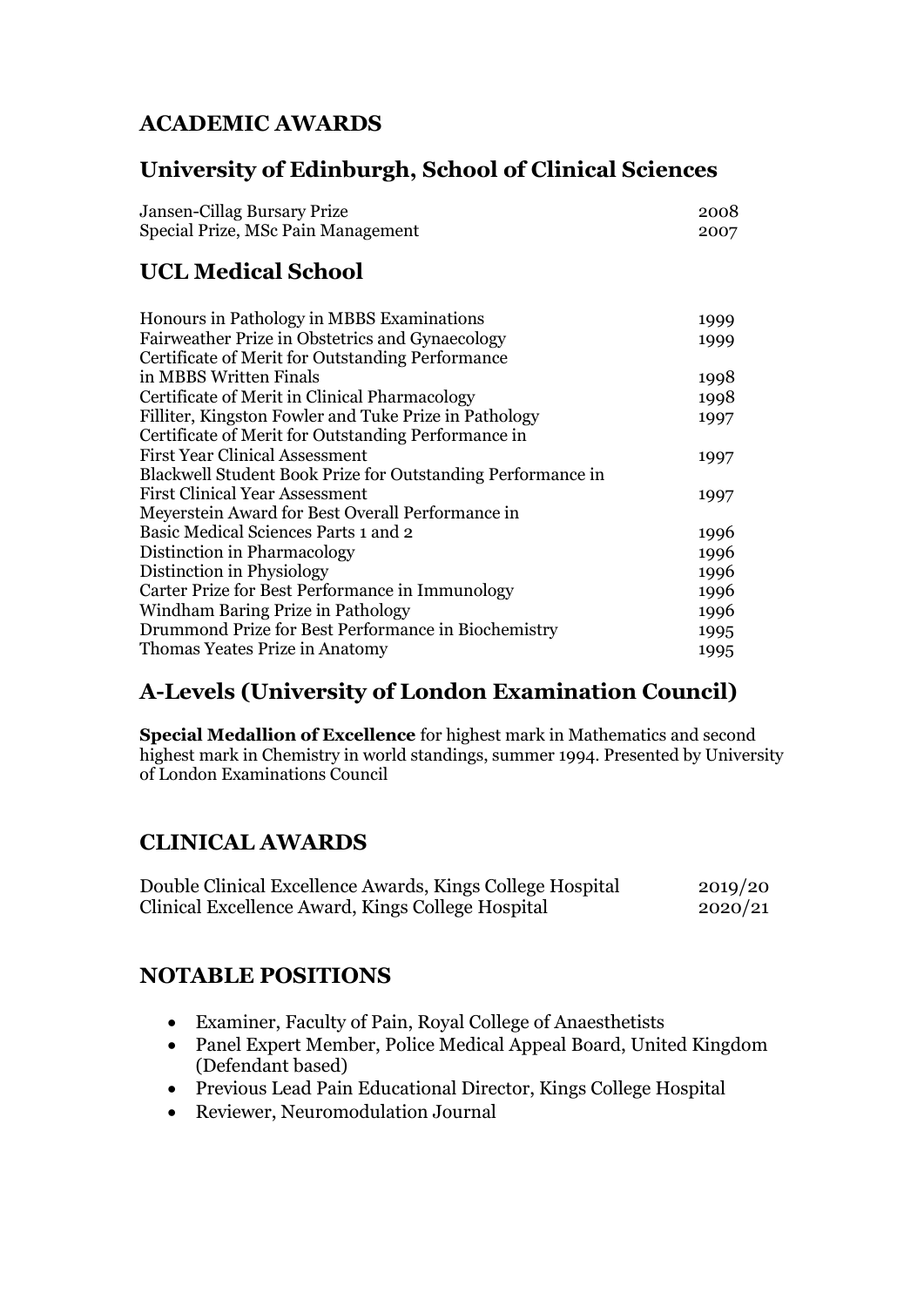## **MEDICOLEGAL EXPERIENCE**

I have done medicolegal work since 2014 and write approximately 50 to 60 reports a year, about 80% claimant, 20% defendant. I have been to medicolegal courses run by Pain Expert and Professional Solutions and update myself regularly in this area.

I do most areas of chronic pain relating to personal injury, occupational injury medical/clinical negligence and all other settings.

My scope of medicolegal practice includes :

- Chronic pain
- Opioid Addiction/Misuse
- Complex Regional Pain Syndrome
- Fibromyalgia
- Neuropathic pain
- Back pain
- Cancer pain
- Psychosocial problems in pain
- Facial pain and Headaches
- Whiplash and Neck pain
- Musculoskeletal pain
- Neuralgia
- Somatoform pain disorders
- Acute pain
- Arthritic pain
- Cancer pain
- Lower back pain
- Disability due to pain in occupational settings
- Pain after Accidents
- Spinal pain
- Post surgical pain
- Post Hernia Surgery
- Breast, Amputation and Thoracic Surgery Pain

#### **Publications (Recent)**

**Woo A.** Why me, not you? PI Focus, Association of Personal Injury Lawyers Publication. June 2021

**Woo A.** A Complex Problem (Complex Regional Pain Syndrome). PI Focus, Association of Personal Injury Lawyers Publication Sept 2020

**Woo A and Ratnayake G.** Sleep and Pain Management: A Review. Pain Management June 2020

**Oon Z and Woo A** Should thoracic epidurals be routinely sited in patients having cardiac surgery? British Journal of Hospital Medicine, 78(12), p. 730 Dec 2017

**Woo A and Sinha M**. Should ultrasound or X-rays be used in chronic pain medicine interventions? British Journal of Hospital Medicine 77(5): 314 May 2016

**Woo A, Tharakan L and Vargulescu R.** Stellate Ganglion Block for Painful Congenital Venous Malformation of the Arm. Pain Practice 2015

**Wilson J and Woo A** Long term Opioids: Friend or Foe? British Journal of Hospital Medicine 74(5):  $298$  May  $2013$ 

**Woo A.** Depression and Anxiety in Pain. British Journal of Pain March 2010 vol. 4 no. 1 8-12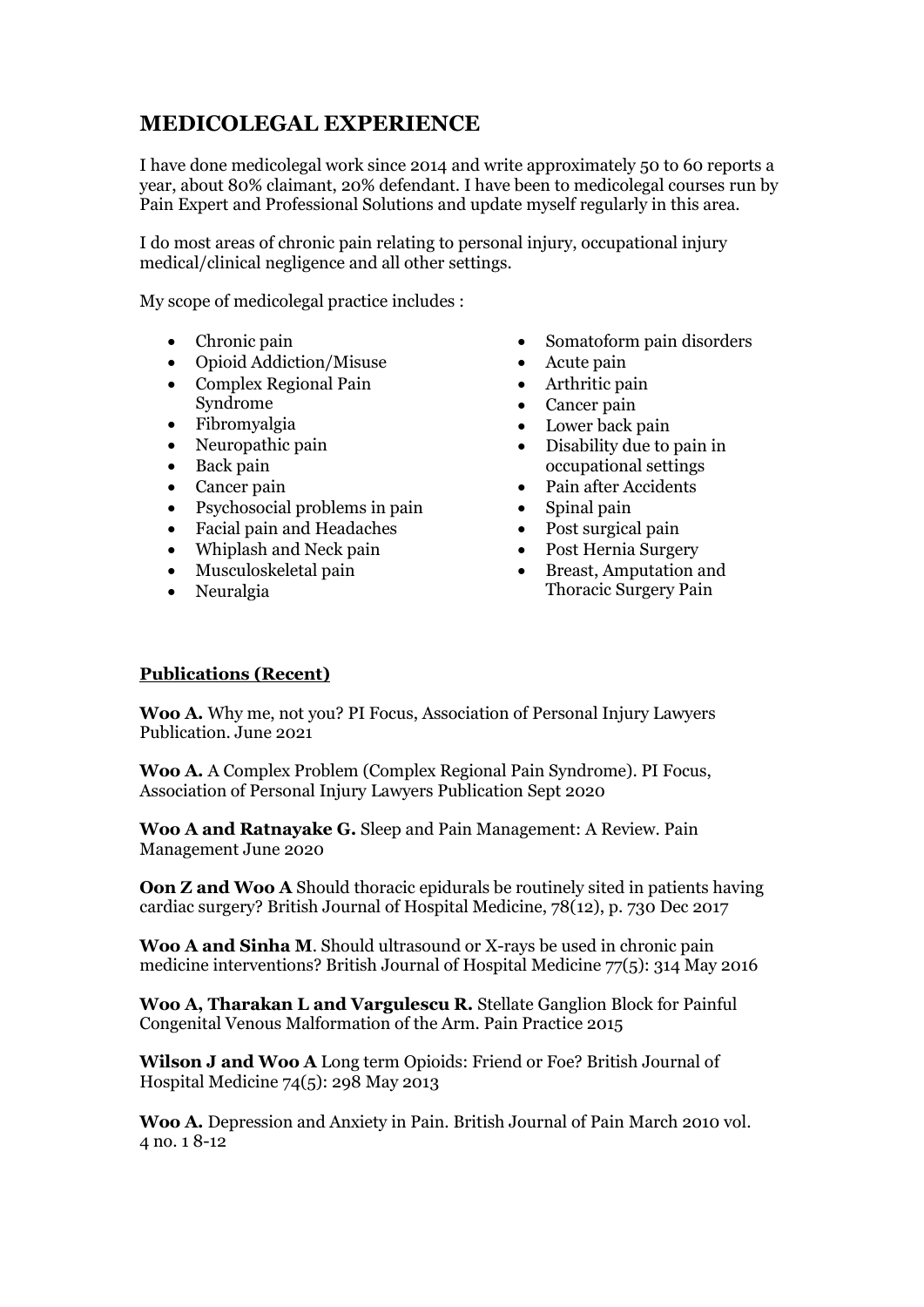#### **CLINICAL SCOPE**

I have 10 years' experience as a pain consultant in a busy research/university hospital. I currently hold nine outpatient pain clinics and four theatre-based interventional procedure lists a month. Referrals are complex and varied, coming from rheumatology, neurology, haematology, liver transplant, palliative care and neurosurgery within this tertiary referral hospital.

I work within a multidisciplinary pain service with nurse specialists, pain psychologists and specialist pain physiotherapists. I hold joint clinics with neurology specialising in peripheral neuropathic pain, and urologists seeing men with urogenital pain. I also run a joint clinic with haematology emphasising the psychological aspects in sickle cell pain.

#### **Presentations and Teaching (Recent)**

| <b>Invited Speaker, Chronic Back Pain, Gulf Countries Course</b>    | 2021 |
|---------------------------------------------------------------------|------|
| Director, Qatari Preceptorship to Kings College Hospital            | 2020 |
| Invited Speaker, Conference, Adults with Learning Difficulties 2019 |      |
| GP presentations on neuropathic pain                                | 2019 |
| Physiotherapy facilitated discussions, HCA Hospitals                | 2019 |

**I have also been invited speaker for all pain conditions at GP practices in Southeast London.**

#### **COURSES AND MEETINGS ATTENDED (RECENT)**

| Cambridge Annual Medicolegal Conference                      | Nov 2019         |
|--------------------------------------------------------------|------------------|
| <b>British Pain Society ASM</b>                              | <b>May 2019</b>  |
| <b>LSORA Ultrasound Course</b>                               | Nov 2017         |
| Pain Expert Limited Conference, UK                           | Oct 2016         |
| Professional Solutions Medicolegal Writing Course            | 2016             |
| ASRA Cadaver Ultrasound Course, Chicago                      | <b>June 2016</b> |
| Royal College of Anaesthetists, CPD Day                      | Sep 2015         |
| Paediatric Chronic Pain Network Meeting, Great Ormond Street | Nov 2014         |
| <b>ESRA Annual Congress</b>                                  | Sep 2014         |
|                                                              |                  |